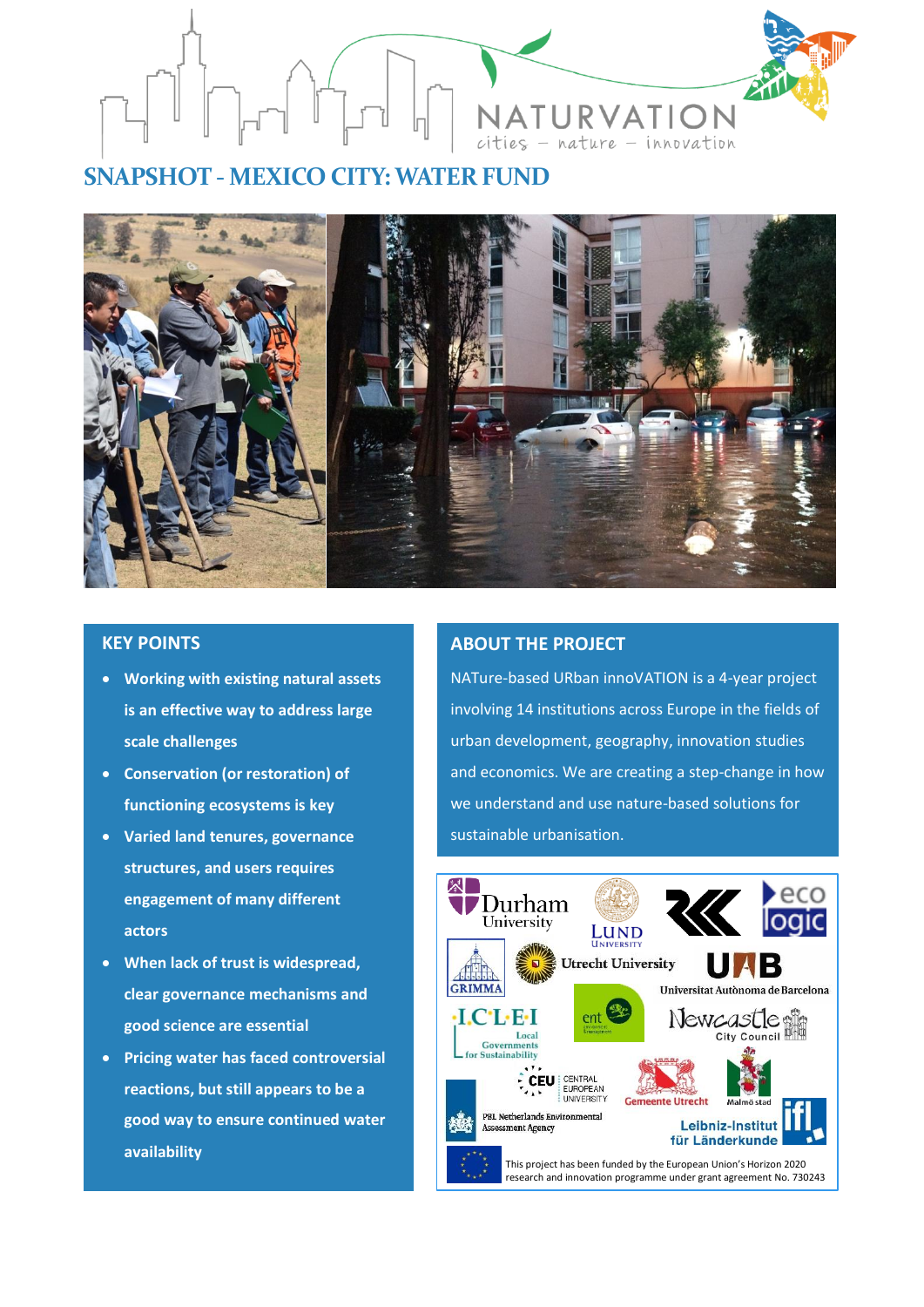

### **Sustainability challenges and opportunities**

**Water represents an existential challenge for Mexico City, which is threatened by both water scarcity and flooding. The solutions lie in its existing natural assets.**

*"The history of Mexico City is associated with a lake basin, but we have completely transformed that*  reality into one of the largest megacities - but we are still a lake.<sup>*"*1</sup> Reminders of the lake come each year when heavy rains bring flooding. At other times water scarcity is a problem and subsidence due to water extraction is ongoing, damaging infrastructure including pipes where 40% of water is lost due to leakage. The metropolitan population of 20 million requires a lot of water and produces a lot of waste. 70% of the water comes from overexploited aquifers and 30% is piped in from increasing distances. In parallel, wastewater (mixed floodwater and sewage) is sent far. All of this is done at great cost and there are fears that the current approach will soon reach its limits. Fortunately, the natural dynamics of its watershed have the potential to solve Mexico City's water problems. Attention is increasingly focusing on opportunities to conserve, restore, and manage existing ecosystems in ways that ensure their capacity to absorb and filter rainwater and to recharge aquifers, thus mitigating flooding and ensuring sufficient quantity and quality of water.

#### **Solution story and key actors**

**NGOs, government, and business recognised the lack of financial mechanisms to strengthen water security through protection of ecosystem features and thus established a Water Fund.** 

Development of the Water Fund was initiated in 2015 by The Nature Conservancy (TNC) Mexico on behalf of the Latin American Water Funds Partnership together with the Inter-American Development Bank (IDB), the Mexico City (CDMX) government, and businesses. *"There's Modelo [brewery], FEMSA [drinks bottler], and Mexichem [pipe producer, chemical company] although its businesses aren't bottlers, even the banks*  because they know the viability of the city depends on water.<sup>"2</sup> The Water Fund is now embodied by a new non-profit *Por el Agua de la Ciudad de México* (For the Water of Mexico City). It has been integrated into the CDMX Resilience Strategy which includes as the second of its five pillars: 'Promote Water Resilience as a New Paradigm to Manage Water in the Mexico Basin.' Efforts are currently focused within CDMX's designated 'Conservation Land' (an area of 80,000 hectares representing half the land area of CDMX), beginning with a 13,000-hectare portion of it that has been identified as having particular capacity for water infiltration and aquifer recharge. The existence of the Conservation Land within CDMX provides an important opportunity, but its potential is threatened by irregular development and economic incentives that undermine its preservation.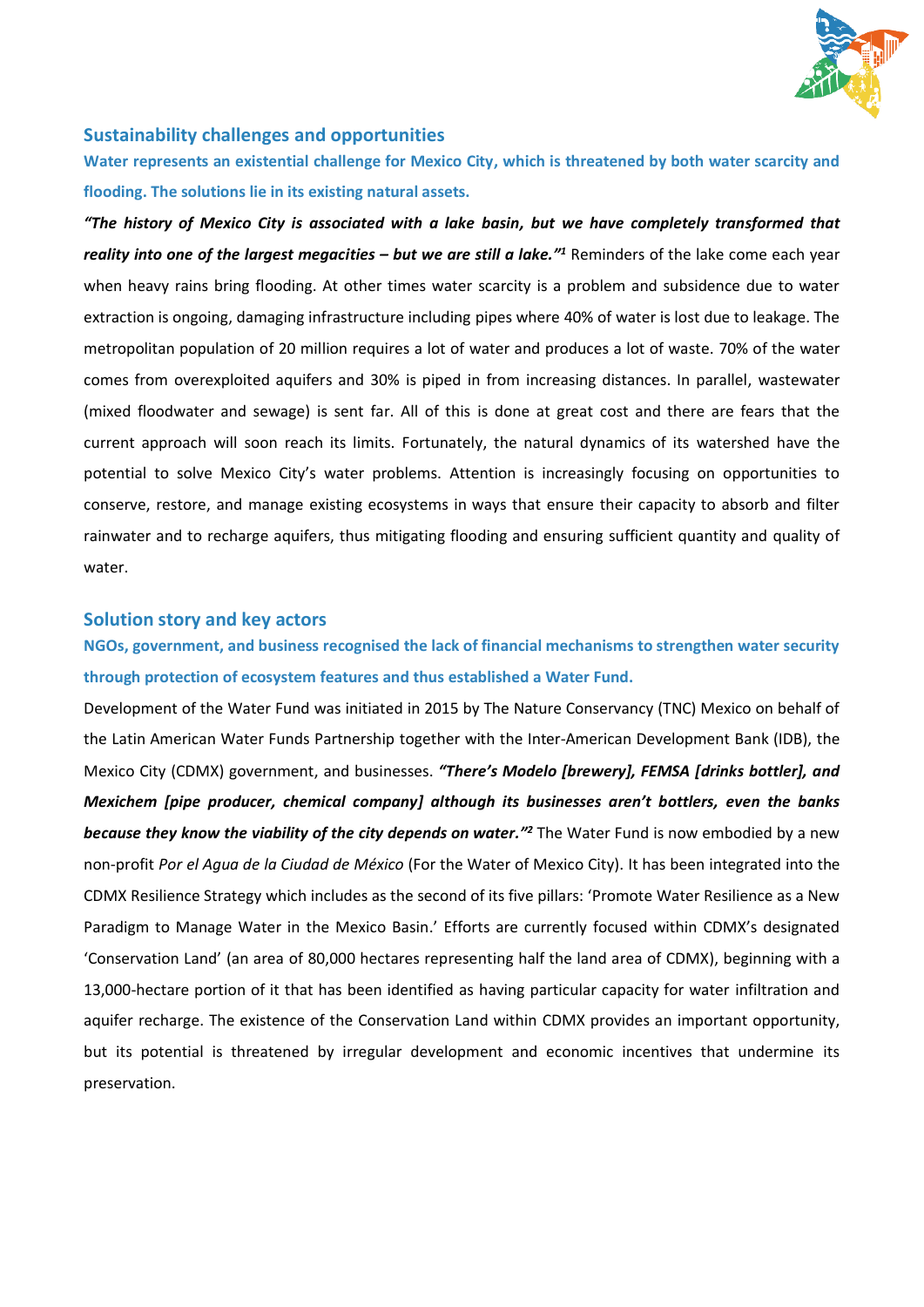



#### **Governance strategies**

**The Water Fund is governed by a partnership addressing a collective need for water security through joint investments guided by sound science.** 

*"There is an equitable contribution from the private sector and the government, and this Water Fund undertakes projects on Conservation Land territory … where we* 

*know that there is the greatest infiltration of rainwater … So, resources are being channelled through the*  Water Fund for very specific conservation projects working with the landowners.<sup>"3</sup> The CDMX Water Fund is not actually a fund but rather a mechanism to channel investment from associated organisations toward projects that meet collectively agreed priorities. Contributors maintain control of their money and direct it to the specific projects they have agreed to support. The Water Fund plays an important intermediary role as a trusted, transparent, and well-defined entity while also being highly flexible and creating a space for rethinking basic assumptions about water. Sound scientific analysis is a central tenet and TNC has been an essential technical partner in this regard. Its role in setting up other water funds has allowed it to develop effective modelling methodologies and has created confidence in its capacity to understand, cost, and manage complex water systems. The Water Fund has a scientific committee that has established and applied a formula for prioritising projects based on factors like water retention capacity and community engagement.



#### **Business models**

**The Water Fund makes the costs of water more transparent so that good economic decisions can be made. It demonstrates that nature-based solutions (NBS) show returns with respect to water security.** 

*"The idea is if you start to generate the numbers, you can do things, including negotiating the budget: How much will an engineering project cost you? How much will it cost you to protect the Conservation Land for aquifer recharge? How much does this signify in cubic metres of water? And this way the financial*  part of the project begins to make sense or not.<sup>*"*4</sup> The Water Fund provides a new business model that traces and calculates the full costs of different pathways for water provision, thus supplying a decisionmaking tool and a means to properly price water. It also offers a mechanism to facilitate investment by big water users such as utilities and industries that are dependent on water, along with those threatened by the risks of flooding and other water crises. The Water Fund helps water utility managers to see their role not just as constructing pipes but also ensuring and protecting water sources. Monitoring is crucial to the Water Fund. It is central to their business case that they are able to show that specific NBS interventions are having impactful outcomes with respect to water.